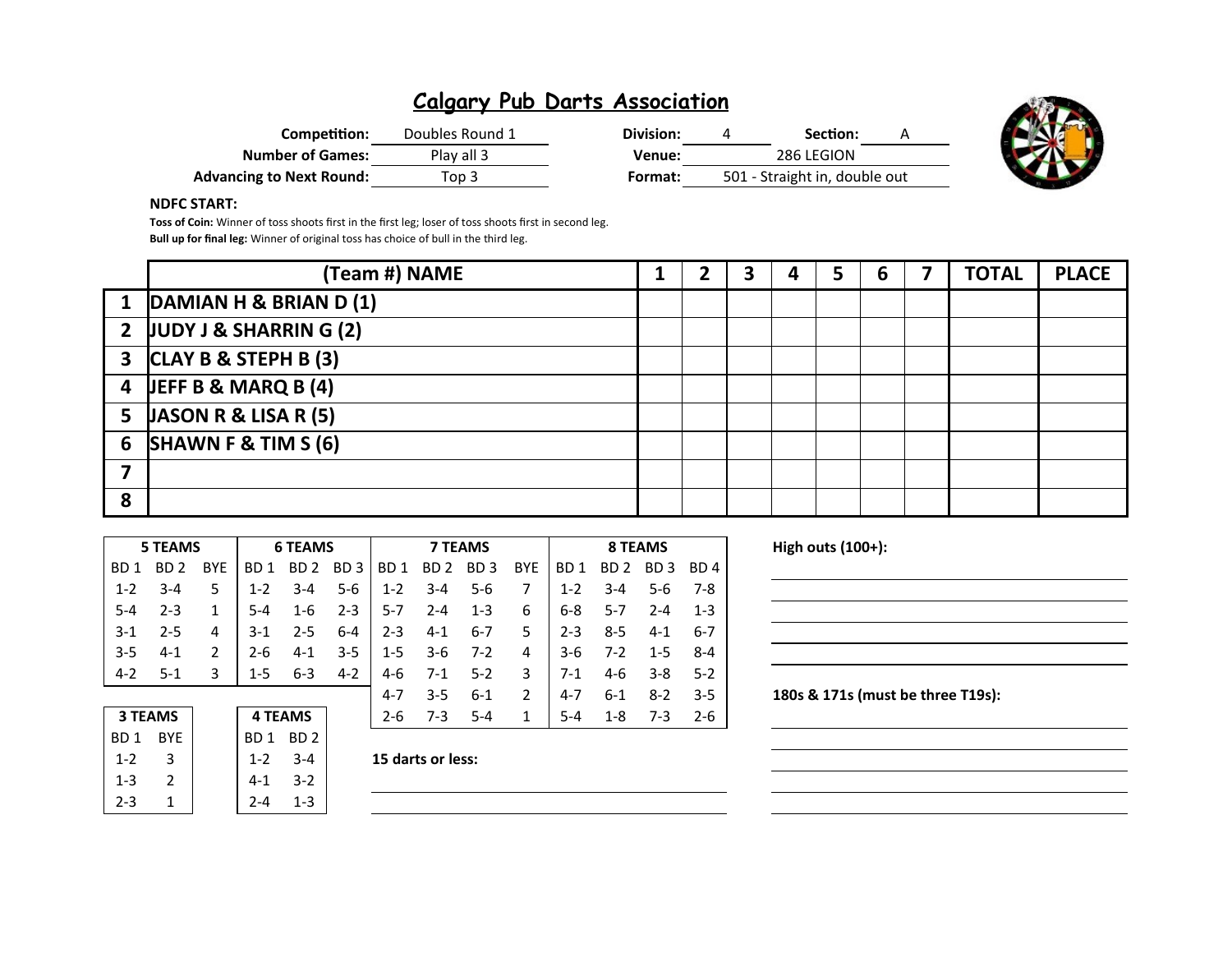| Competition:                    | Doubles Round 1 | Division: | Section:                      | B |
|---------------------------------|-----------------|-----------|-------------------------------|---|
| <b>Number of Games:</b>         | Play all 3      | Venue:    | Dog & Duck                    |   |
| <b>Advancing to Next Round:</b> | Top 3           | Format:   | 501 - Straight in, double out |   |



#### **NDFC START:**

**Toss of Coin:** Winner of toss shoots first in the first leg; loser of toss shoots first in second leg.

**Bull up for final leg:** Winner of original toss has choice of bull in the third leg.

|              | (Team #) NAME                      | 1 |  | 4 | 5 | 6 | <b>TOTAL</b> | <b>PLACE</b> |
|--------------|------------------------------------|---|--|---|---|---|--------------|--------------|
| $\mathbf{1}$ | <b>JARVIS H &amp; CARTER H (1)</b> |   |  |   |   |   |              |              |
|              | 2 $KEN N & DIANE B (2)$            |   |  |   |   |   |              |              |
|              | 3 AUBREY H & BARRY G (3)           |   |  |   |   |   |              |              |
|              | 4 STEVE W & DARYL B (4)            |   |  |   |   |   |              |              |
|              | 5 $MATT P & KEYIN S (5)$           |   |  |   |   |   |              |              |
|              | 6 SUE & AL C $(6)$                 |   |  |   |   |   |              |              |
|              |                                    |   |  |   |   |   |              |              |
| 8            |                                    |   |  |   |   |   |              |              |

|         | 5 TEAMS |               |         | <b>6 TEAMS</b> |         | <b>7 TEAMS</b> |           |         |               | 8 TEAMS |         |                |         |
|---------|---------|---------------|---------|----------------|---------|----------------|-----------|---------|---------------|---------|---------|----------------|---------|
| BD 1    | BD 2    | <b>BYF</b>    | BD 1    | BD 2 BD 3      |         | BD 1           | BD 2 BD 3 |         | BYE           | BD 1    |         | BD 2 BD 3 BD 4 |         |
| $1 - 2$ | $3 - 4$ | 5             | $1 - 2$ | $3 - 4$        | $5-6$   | $1 - 2$        | $3 - 4$   | $5 - 6$ | 7             | $1 - 2$ | $3 - 4$ | $5-6$          | - 7-8   |
| $5 - 4$ | $2 - 3$ | 1             | $5-4$   | 1-6            | $2 - 3$ | 5-7            | $2 - 4$   | $1 - 3$ | 6             | $6 - 8$ | $5-7$   | $2 - 4$        | $1 - 3$ |
| $-3-1$  | $2 - 5$ | 4             | $3-1$   | $2 - 5$        | $6 - 4$ | $2 - 3$        | 4-1       | $6 - 7$ | 5.            | $2 - 3$ | 8-5     | 4-1            | 6-7     |
| $-3-5$  | 4-1     | $\mathcal{P}$ | $2-6$   | $4 - 1$        | $3-5$   | $1-5$          | 3-6       | $7-2$   | 4             | $3-6$   | 7-2     | $1 - 5$        | 8-4     |
| $4-2$   | $5-1$   | 3             | $1-5$   | $6 - 3$        | $4 - 2$ | 4-6            | 7-1       | $5-2$   | 3             | 7-1     | 4-6     | $3 - 8$        | $5-2$   |
|         |         |               |         |                |         | $4 - 7$        | $3 - 5$   | $6 - 1$ | $\mathcal{P}$ | 4-7     | $6 - 1$ | $8-2$          | $-3-5$  |

| <b>3 TEAMS</b>  |               | <b>4 TEAMS</b> |         |
|-----------------|---------------|----------------|---------|
| BD <sub>1</sub> | <b>BYE</b>    | BD1 BD2        |         |
| $1 - 2$         | 3             | $1 - 2$        | $3 - 4$ |
| $1 - 3$         | $\mathcal{P}$ | $4 - 1$        | $3-2$   |
| $2 - 3$         |               | $2 - 4$        | $1 - 3$ |

|  | 15 darts or less: |  |
|--|-------------------|--|
|--|-------------------|--|

**3 TEAMS 4 TEAMS** 2-6 7-3 5-4 1 5-4 1-8 7-3 2-6

**High outs (100+):** 

180s & 171s (must be three T19s):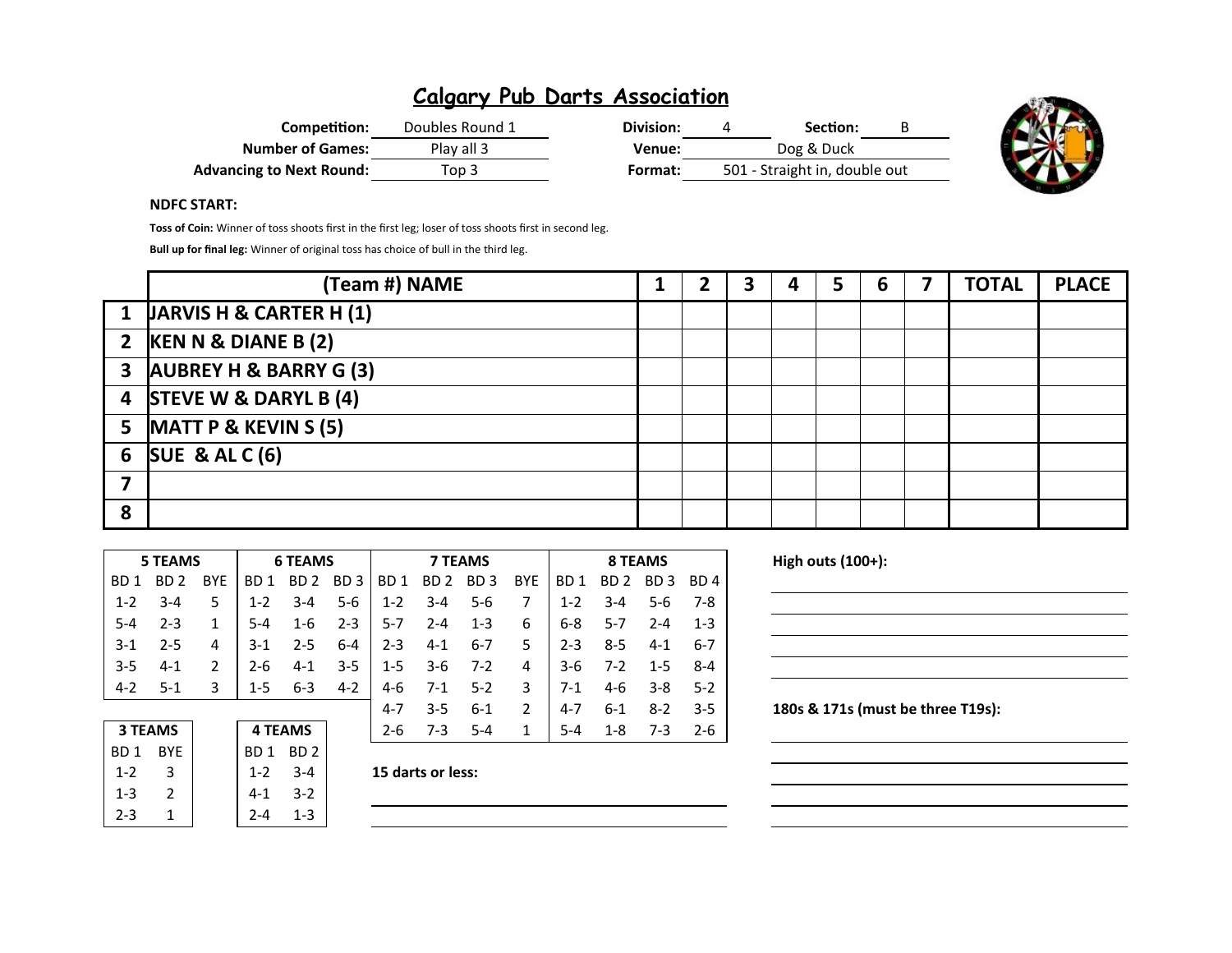| Competition:                    | Doubles Round 1 | Division: | Section:                      |  |
|---------------------------------|-----------------|-----------|-------------------------------|--|
| <b>Number of Games:</b>         | Play all 3      | Venue:    | <b>PINES</b>                  |  |
| <b>Advancing to Next Round:</b> | Top 3           | Format:   | 501 - Straight in, double out |  |



#### **NDFC START:**

**Toss of Coin:** Winner of toss shoots first in the first leg; loser of toss shoots first in second leg.

**Bull up for final leg:** Winner of original toss has choice of bull in the third leg.

|   | (Team #) NAME                       |  | ∍ | 5 | 6 | <b>TOTAL</b> | <b>PLACE</b> |
|---|-------------------------------------|--|---|---|---|--------------|--------------|
|   | 1  WALTER B & COLLIN F (1)          |  |   |   |   |              |              |
|   | 2 $ CHAD P & NATALIE K (2)$         |  |   |   |   |              |              |
|   | 3  NADINE S & SCOTT M (3)           |  |   |   |   |              |              |
| 4 | <b>ALISON L &amp; SZAN S (4)</b>    |  |   |   |   |              |              |
| 5 | <b>PARNELL L &amp; KRISTI G (5)</b> |  |   |   |   |              |              |
| 6 | VICTOR N & MICHELLE J (6)           |  |   |   |   |              |              |
|   |                                     |  |   |   |   |              |              |
| 8 |                                     |  |   |   |   |              |              |

|                  | <b>5 TEAMS</b> |            | <b>6 TEAMS</b>  |                 |                 | <b>7 TEAMS</b>  |                 |                 |               |                 | <b>8 TEAMS</b>  |          |                 |  |  |
|------------------|----------------|------------|-----------------|-----------------|-----------------|-----------------|-----------------|-----------------|---------------|-----------------|-----------------|----------|-----------------|--|--|
| B <sub>D</sub> 1 | BD 2           | <b>BYE</b> | BD <sub>1</sub> | BD 2            | BD <sub>3</sub> | BD <sub>1</sub> | BD <sub>2</sub> | BD <sub>3</sub> | <b>BYE</b>    | BD <sub>1</sub> | BD <sub>2</sub> | BD.<br>3 | BD <sub>4</sub> |  |  |
| $1 - 2$          | $3 - 4$        | 5          | $1 - 2$         | $3 - 4$         | $5-6$           | $1 - 2$         | $3 - 4$         | $5 - 6$         | 7             | $1 - 2$         | $3 - 4$         | 5-6      | $7-8$           |  |  |
| $5 - 4$          | $2 - 3$        | 1          | $5 - 4$         | $1 - 6$         | $2 - 3$         | $5-7$           | $2 - 4$         | $1 - 3$         | 6             | $6 - 8$         | $5 - 7$         | $2 - 4$  | $1 - 3$         |  |  |
| $3-1$            | $2 - 5$        | 4          | 3-1             | $2 - 5$         | $6 - 4$         | $2 - 3$         | $4 - 1$         | $6 - 7$         | 5             | $2 - 3$         | $8 - 5$         | $4 - 1$  | $6 - 7$         |  |  |
| $3 - 5$          | $4 - 1$        | 2          | 2-6             | $4 - 1$         | $3 - 5$         | $1 - 5$         | $3-6$           | $7-2$           | 4             | $3-6$           | $7 - 2$         | $1 - 5$  | $8 - 4$         |  |  |
| $4 - 2$          | 5-1            | 3          | $1 - 5$         | $6 - 3$         | $4 - 2$         | 4-6             | $7-1$           | $5 - 2$         | 3             | $7-1$           | $4-6$           | $3 - 8$  | $5-2$           |  |  |
|                  |                |            |                 |                 |                 | $4 - 7$         | $3 - 5$         | $6 - 1$         | $\mathcal{P}$ | $4 - 7$         | $6 - 1$         | $8 - 2$  | $3 - 5$         |  |  |
|                  | <b>3 TEAMS</b> |            |                 | <b>4 TEAMS</b>  |                 | $2 - 6$         | $7-3$           | $5 - 4$         | 1             | $5 - 4$         | $1 - 8$         | $7-3$    | $2 - 6$         |  |  |
| BD <sub>1</sub>  | <b>BYE</b>     |            | BD 1            | BD <sub>2</sub> |                 |                 |                 |                 |               |                 |                 |          |                 |  |  |

| 3 I LANIS  |  |  |  |  |  |  |
|------------|--|--|--|--|--|--|
| <b>BYE</b> |  |  |  |  |  |  |
| 3          |  |  |  |  |  |  |
| 2          |  |  |  |  |  |  |
| 1          |  |  |  |  |  |  |
|            |  |  |  |  |  |  |

1-3 2 4-1 3-2  $2 - 4$  1-3

1-2 3 1-2 3-4 **15 darts or less:**

**High outs (100+):** 

180s & 171s (must be three T19s):